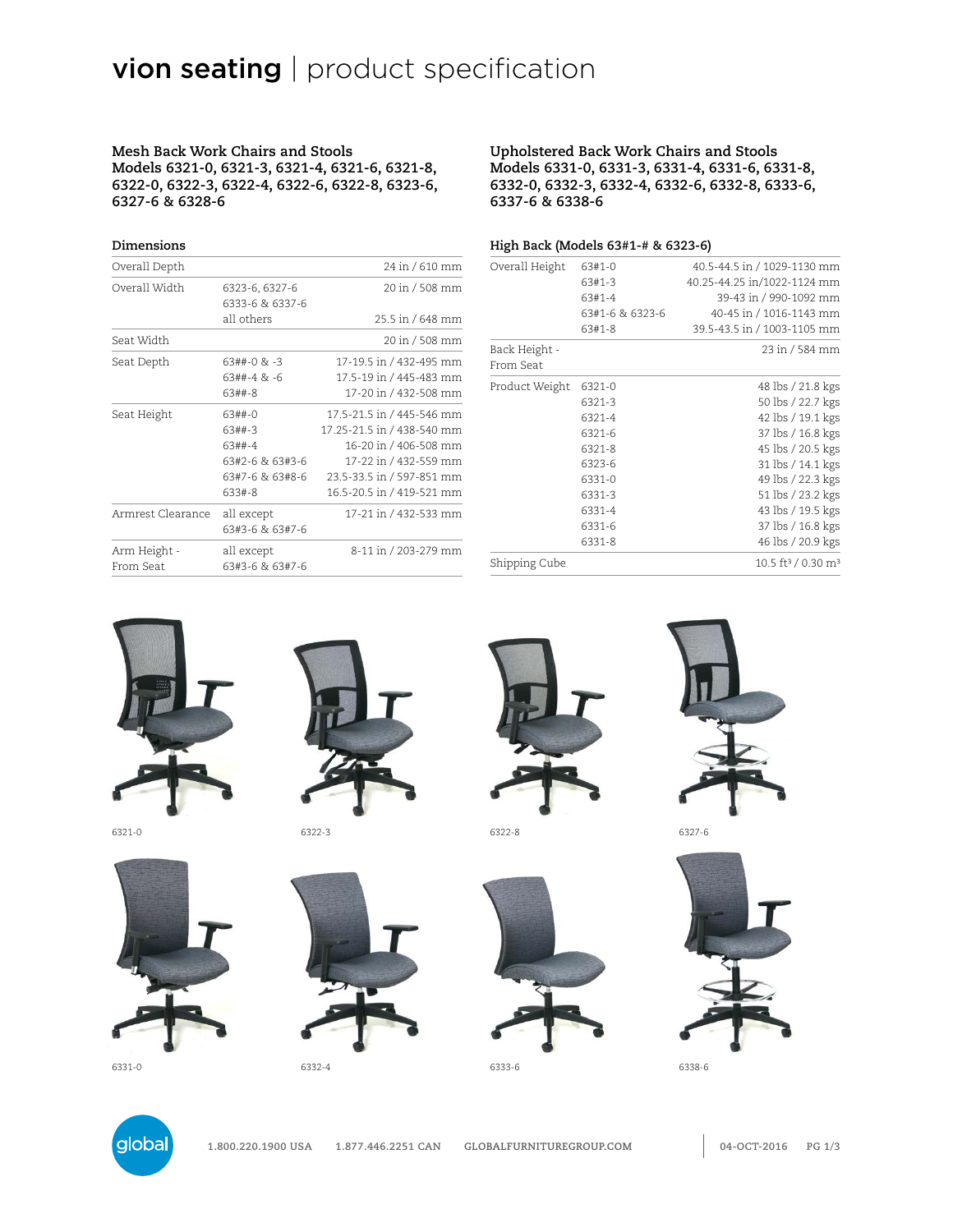# vion seating | product specification

| Overall Height          | 63#2-0          | 38.5-42.5 in / 978-1079 mm                 |
|-------------------------|-----------------|--------------------------------------------|
|                         | 63#2-3          | 38.25-42.25 in/ 971-1664 mm                |
|                         | 63#2-4          | 37-41 in / 939-1041 mm                     |
|                         | 63#2-6 & 6333-6 | 38-43 in / 965-1092 mm                     |
|                         | 63#2-8          | 37.5-41.5 in / 752-1054 mm                 |
| Back Height - From Seat |                 | 21 in / 533 mm                             |
| Product Weight          | 6322-0          | 46 lbs / 20.9 kgs                          |
|                         | 6322-3          | 48 lbs / 21.8 kgs                          |
|                         | 6322-4          | 40 lbs / 18.2 kgs                          |
|                         | 6322-6          | 35 lbs / 15.9 kgs                          |
|                         | 6322-8          | 43 lbs / 19.5 kgs                          |
|                         | 6332-0          | 47 lbs / 21.4 kgs                          |
|                         | 6332-3          | 49 lbs / 22.3 kgs                          |
|                         | 6332-4          | 41 lbs / 18.6 kgs                          |
|                         | 6332-6          | 36 lbs / 19.5 kgs                          |
|                         | 6332-8          | 44 lbs / 20.0 kgs                          |
|                         | 6333-6          | 30 lbs / 13.6 kgs                          |
| Shipping Cube           |                 | 10.5 ft <sup>3</sup> / 0.30 m <sup>3</sup> |

# **Medium Back (Models 63#2-# & 6333-6)**

#### **Task Stools (Models 6327-6, 6328-6, 6337-6 & 6338-6)**

| Overall Height<br>Back Height - From Seat |        | 44.5-54.5 in / 1130-1384 mm<br>21 in / 533 mm |
|-------------------------------------------|--------|-----------------------------------------------|
|                                           |        |                                               |
|                                           | 6322-3 | 38 lbs / 17.3 kgs                             |
|                                           | 6322-4 | 33 lbs / 15.0 kgs                             |
|                                           | 6322-6 | 39 lbs / 17.7 kgs                             |
| Shipping Cube                             |        | 10.5 ft <sup>3</sup> / 0.30 m <sup>3</sup>    |

*Contact sales rep for more information.*

#### **Features**

- Flexible back provides non-rigid lumbar support
- Breathable mesh back promotes airflow
- Sliding seat depth adjustment
- Standard arms (AS) feature lockable Self-Skinned Urethane (SSU) arm caps which rotate, slide forward, back, and inwards. Arms are also height and width adjustable

MODELS ####-0

- Synchro-tilter mechanism allows the back to recline at a 2:1 ratio faster than seat
- Infinitely adjustable back angle MODELS ####-8
- Synchro-tilter mechanism allows the back to recline at a 2:1 ratio faster than seat
- Weight sensing mechanism automatically adjusts tilt tension according to user's weight

MODELS ####-3

- Multi-tilter mechanism
- Infinitely adjustable back angle
- Infinitely adjustable seat angle (forward and rearward incline)

### **Features (continued)**

#### MODELS ####-4

- Tilter mechanism with upright position tilt-lock control MODELS ####-6
- Height adjustment and swivel only
- MODELS 6327-6, 6328-6, 6337-6 & 6338-6
- Task stools with 20 in (508 mm) footring

#### **Options**

- Back frame is available in Black or Fog colour, as standard
- Petite seat models are available, on request. Seats are 2 in (51 mm) shorter and narrower than normal seat
- Height adjustable, live lumbar support that rides in and out, supporting the user
- Several arm options available
- Standard seat foam may be replaced with memory foam
- Base is standard in black nylon. Also available in polished aluminium
- Carpet casters are standard. Hard surface casters are available

MODELS 632#-#

• 10 standard mesh colours are available with coordinating fabrics

#### MODELS 633#-#

- Matching upholstery option available for rear side of upholstered chair backs
- MODELS 6321-3, 6322-3, 6328-6, 6331-3. 6332-3 & 6338-6
- Heavy duty, 24 hour models are available (TS prefix)

#### **Construction (Arms)**

- Locking, highly adjustable arm caps slide forward and backward with a 2 in (51 mm) range
- Arm caps slide inward, over seat, up to 0.75 in (19 mm) on each side
- Arm cap rotates inward and outward up to 30°
- SSU arm caps
- Width adjustable arm extensions allow for arm spacing adjustments of up to 2 in (51 mm) on each side

#### **Construction (Seat)**

• Laminated hardwood veneer, 0.5 in (13 mm) thick, 7-ply

#### **Construction (Back)**

- Polypropylene back frame
- Steel back uprights

#### **Construction (Base)**

- Injection molded nylon base; fiberglass reinforced
- 26 in (660 mm) diameter
- MODELS 6327-6, 6328-6, 6337-6 & 6338-6
- Chrome footring: 20 in (508 mm) diameter, 1.97 in (50 mm) thickness (diameter of profile)